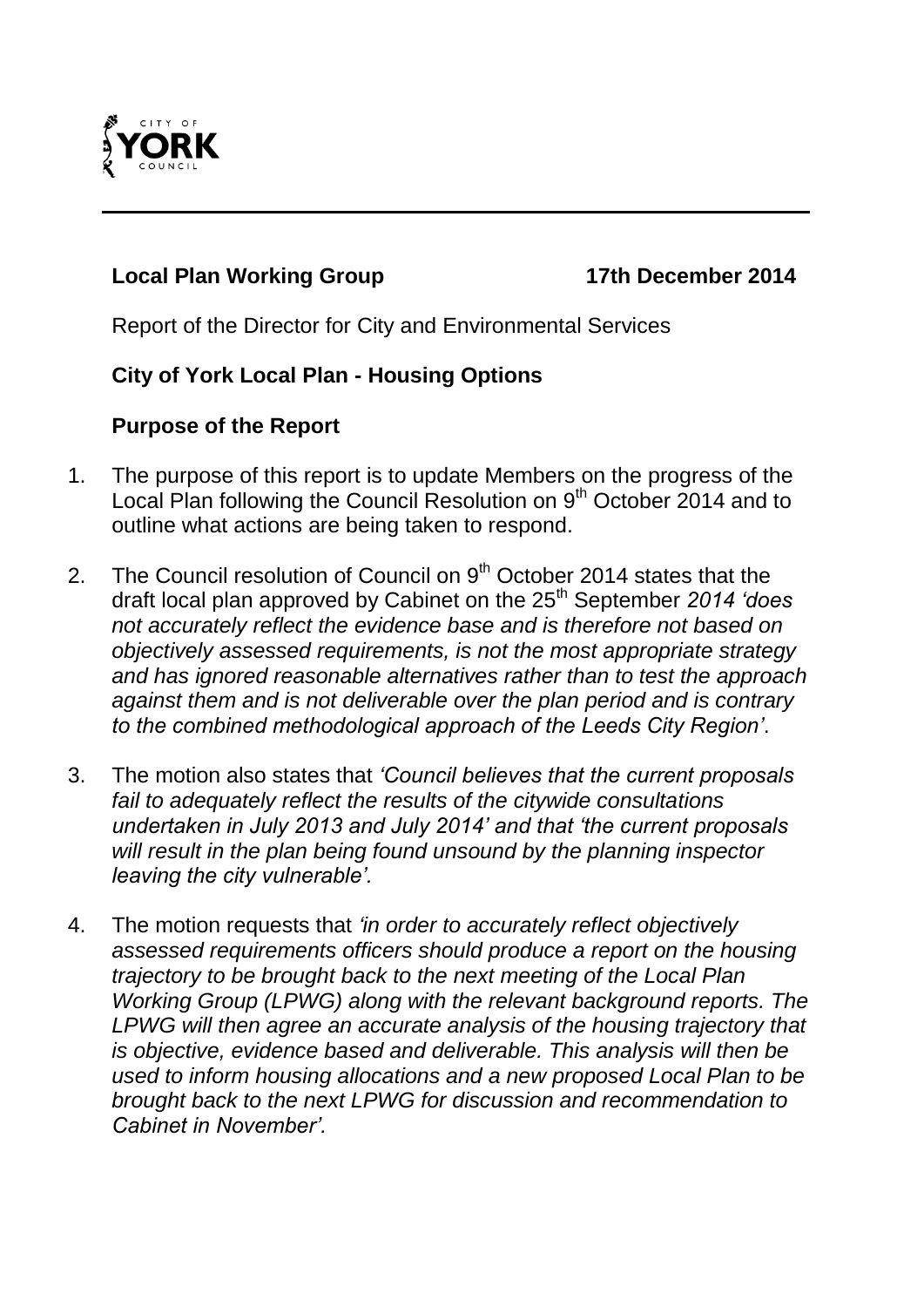- 5. This report seeks to outline the requirements placed on the Council through national guidance and to present to Members an assessment of housing requirement options for the Local Plan drawing on existing published evidence. It follows on from the Local Plan Housing Seminar held for all Members on the  $1<sup>st</sup>$  December 2014 chaired by the Planning Advisory Service.
- 6. Members are aware that delay in bringing forward a Local Plan for York risks a series of planning applications which are not supported by the majority of members but will be NPPF compliant and therefore may be upheld in inspection or enquiry. This risk grows the longer the City is without evidence of an emerging plan. Members should be aware that the evidence base is a key part of inspectors' considerations of any planning application. The evidence base enables some policy choices for members. Failure to make decisions on the evidence base increases the risk that the Council does not have an emerging plan and is unable to resist applications.

## **Background – Policy Context**

- 7. The National Planning Policy Framework (NPPF published in 2012) requires that Local Planning Authorities identify the objectively assessed need for housing in their areas, and that Local Plans translate those needs into land provision targets. Like all parts of a development plan such housing targets should be informed by robust and proportionate evidence.
- 8. Paragraph 17 of NPPF sets out a set of core land-use planning principles which should underpin both plan-making and decision-taking. This includes the following principle:

*"Every effort should be made objectively to identify and then meet the housing, business and other development needs of an area, and respond positively to wider opportunities for growth. Plans should take account of market signals, such as land prices and housing affordability, and set out a clear strategy for allocating sufficient land which is suitable*  for development in their area, taking account of the needs of the *residential and business communities".*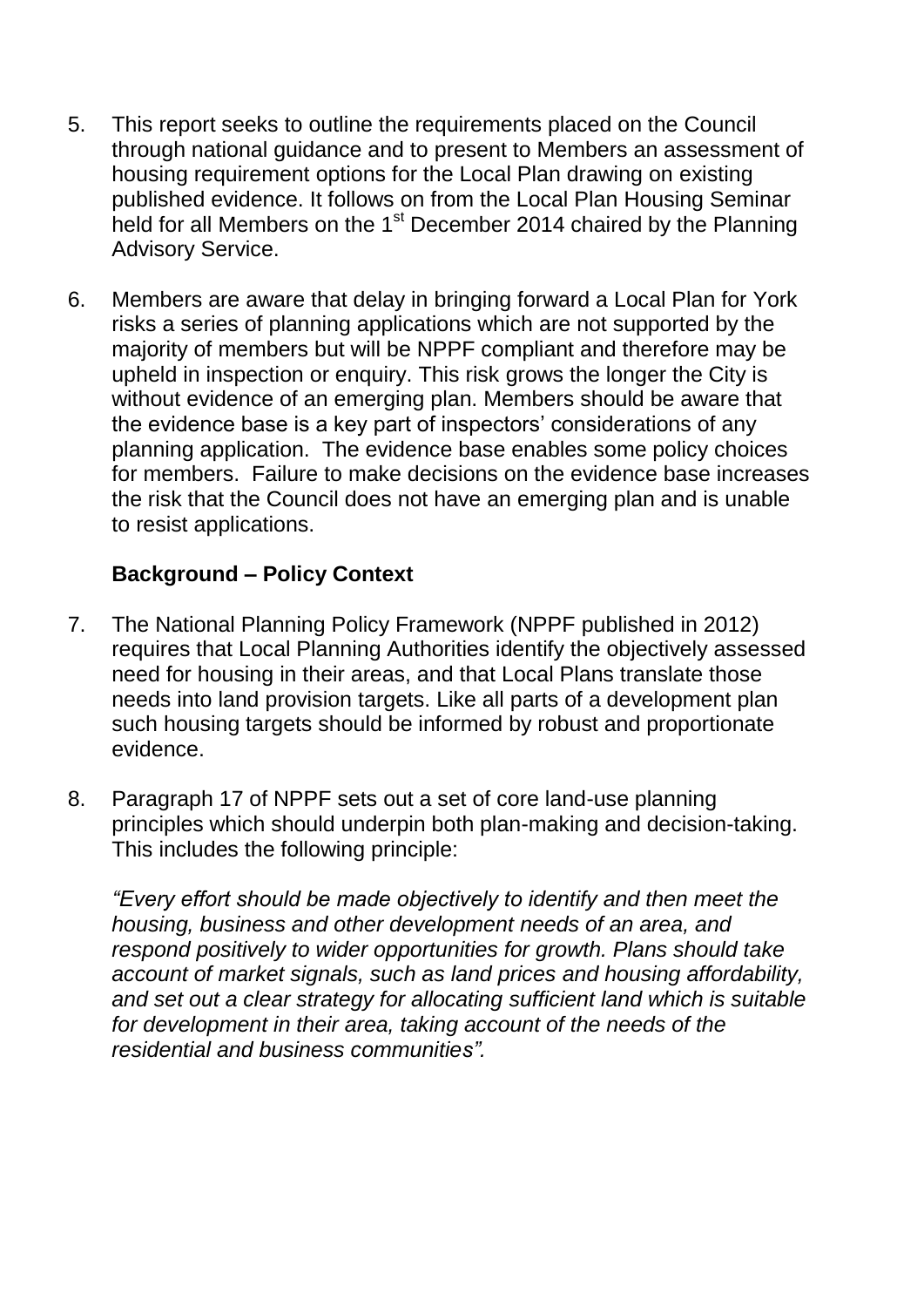9. Paragraph 47 of NPPF states that local planning authorities should:

*" use their evidence base to ensure that their Local Plan meets the full, objectively assessed needs for market and affordable housing in the housing market area, as far as is consistent with the policies set out in this Framework, including identifying key sites which are critical to the delivery of the housing strategy over the plan period".*

- 10. Paragraph 159 of NPPF states that "Local Planning Authorities should have a clear understanding of housing needs in their area" and they should:
	- *prepare a Strategic Housing Market Assessment to assess their full housing needs, working with neighbouring authorities where housing market areas cross administrative boundaries. The Strategic Housing Market Assessment should identify the scale and mix of housing and the range of tenures that the local population is likely to need over the plan period which:*
		- o *meets household and population projections, taking account of migration and demographic change;*
		- o *addresses the need for all types of housing, including affordable housing and the needs of different groups in the community (such as, but not limited to, families with children, older people, people with disabilities, service families and people wishing to build their own homes);*
		- o *caters for housing demand and the scale of housing supply necessary to meet this demand; and*
		- o *prepare a Strategic Housing Land Availability Assessment to establish realistic assumptions about the availability, suitability and the likely economic viability of land to meet the identified need for housing over the plan period.*
- 11. National Planning Practice Guidance (NPPG) was published in March 2014. It includes guidance for local planning authorities in objectively assessing and evidencing development needs for housing. It states that:

"*The assessment of development needs is an objective assessment of need based on facts and unbiased evidence. Plan makers should not apply constraints to the overall assessment of need, such as limitations imposed by the supply of land for new development, historic under performance, viability, infrastructure or environmental constraints. However, these considerations will need to be addressed when bringing*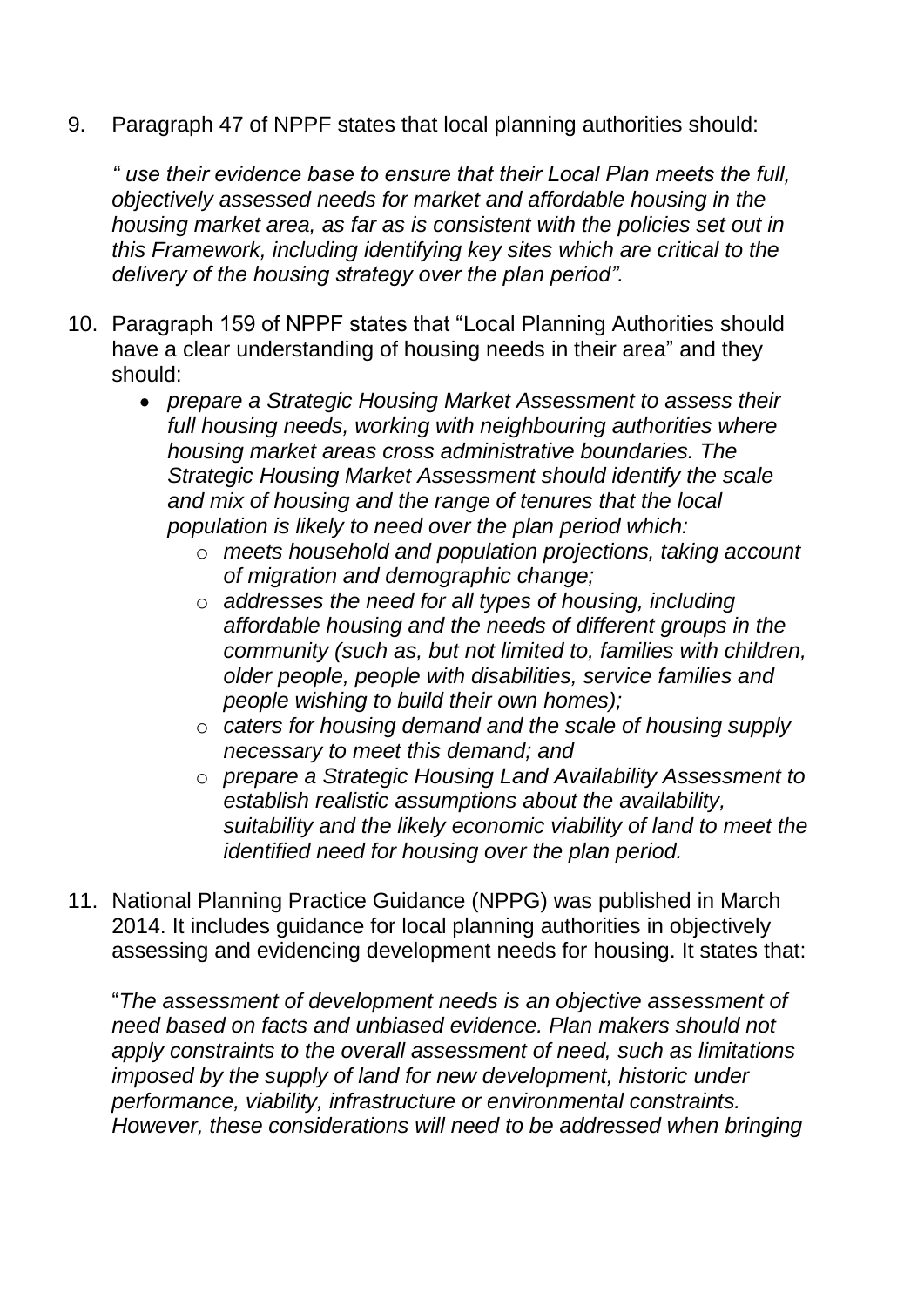*evidence bases together to identify specific policies within development plans<sup>1</sup> ".*

- 12. NPPG's section on housing and economic development needs assessments deals with housing in three sub-sections: the approach to assessing need; the scope of assessments and the methodology for assessing housing need. The first two sections provide general guidance, covering both housing and economic development. The third is specific to housing and puts forward a standard methodology for assessing housing needs. It advises that other methodologies are possible, but that the standard one is recommended and that any authority that chooses to depart from it should explain why. In summary, the steps in the method are as follows:
	- Define the housing market area where the housing market area covers more than one authority, the assessment should relate to this larger area ;
	- Refer to the Department for Communities and Local Government (CLG) household projections – the CLG projections (which in turn are derived from the Office for National Statistics (ONS) population projections) provide the '*starting point'* estimate of housing need;
	- Adjust for factors that are not captured in the CLG projections this stage may include the following:
		- o Update the projections to take into account the latest available information;
		- o If using the latest CLG projections which is the 2011-based interim projection and only extends to 2021*, 'assess likely trends after 2021 to align with development plan periods'*;
		- o Adjust for other local circumstances, including exceptional or one off events either past or expected, such as the building of an urban extension or a new university;
		- o If market signals show that planning in the past has undersupplied need, adjust the CLG projection upwards; and
		- o If the demographic projection does not provide a sufficient labour supply to match the expected growth in jobs, adjust them upwards.

1

<sup>1</sup> Paragraph: 004 Reference ID: 2a-004-20140306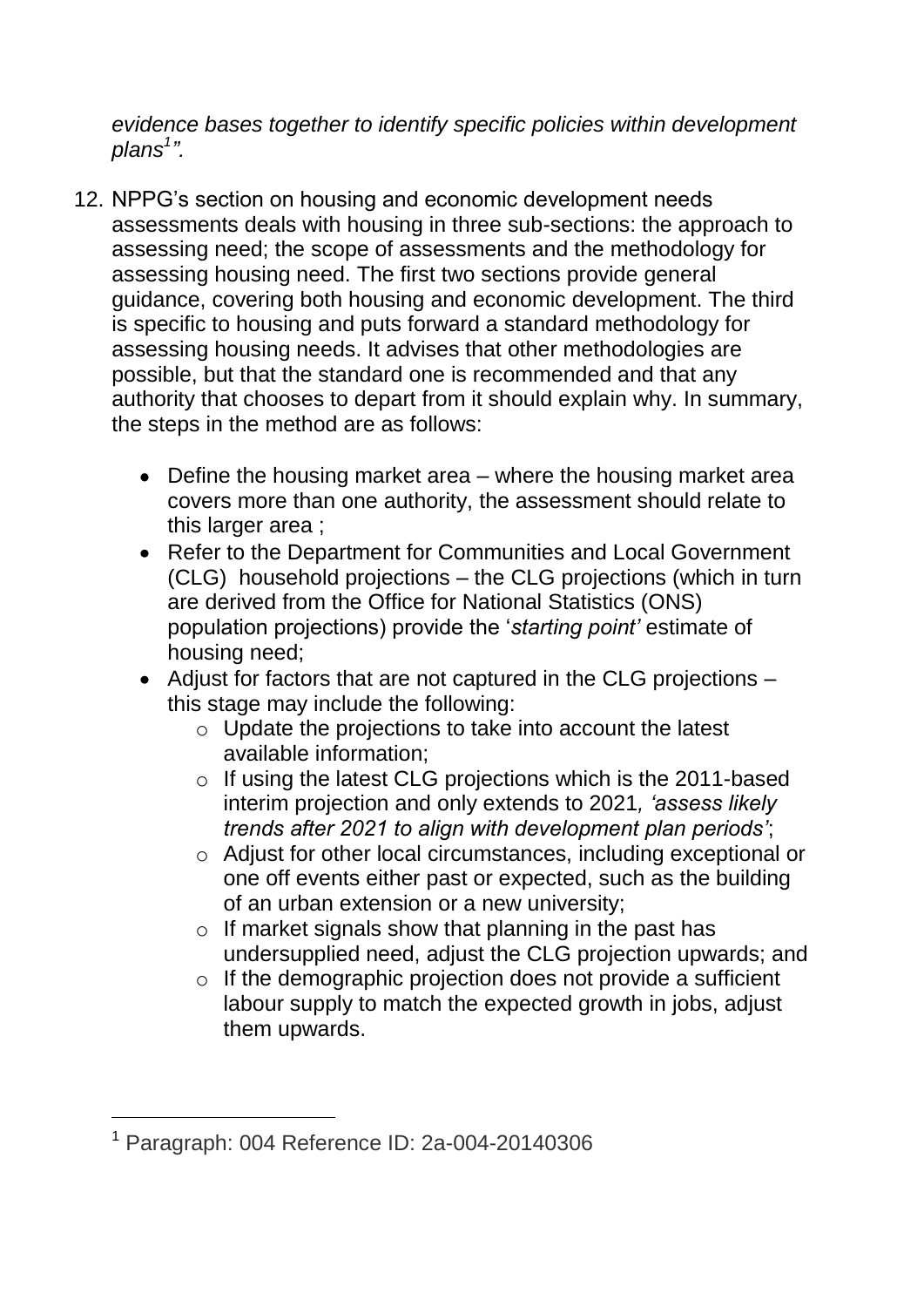- 13. NPPG also notes that the CLG projections are trend-based, that is they carry forward past trends in population and household formation. Accordingly they cannot predict the impact of changes which are not captured in past trends, such as changing economic circumstances or government policy. NPPG also states that assessing housing needs is not an exact science and that many of the questions needed to be addressed have no definitive answer.
- 14. The Planning Advisory Service (PAS) also provides guidance to local authorities on plan-making. The Planning Advisory Service is a national organisation funded by central government which essentially promotes best practice in Planning. The role of PAS is to help local authorities to get an up to date local plan in place so that they have a framework for making local decisions. PAS have produced guidance on undertaking their assessment of housing need in their technical advice note 'Objectively Assessed Need and Housing Targets', Technical Advice Note, June 2014. Their definition of total housing need is as follows - '*The housing that households are willing and able to buy or rent, either from their own resources or with assistance from the state'*. They consider that total need, or demand, equals the total housing that would be provided across both the market and affordable housing sectors, if land was not constrained by planning. This is why the assessed total need is often described as a policy-off estimate.
- 15. PAS state that in practice this unconstrained demand is difficult to measure, because planning generally does constrain housing development and has done so for many decades. When assessing future demand by projecting forward past trends, as in the national CLG household projections, they are also projecting forwards the effect of those past trends and therefore will generally underestimate the unconstrained total need. It is clear therefore that any policy considerations should be separate from the objective assessment of housing need.

#### **Background – Local Plan Preferred Options and Publication Draft**

#### **Preferred Options**

- 16. The Preferred Options Local Plan (June 2013) set out four options for how the Plan should seek to address the housing requirement:
	- A baseline demographic position of 850 homes/yr;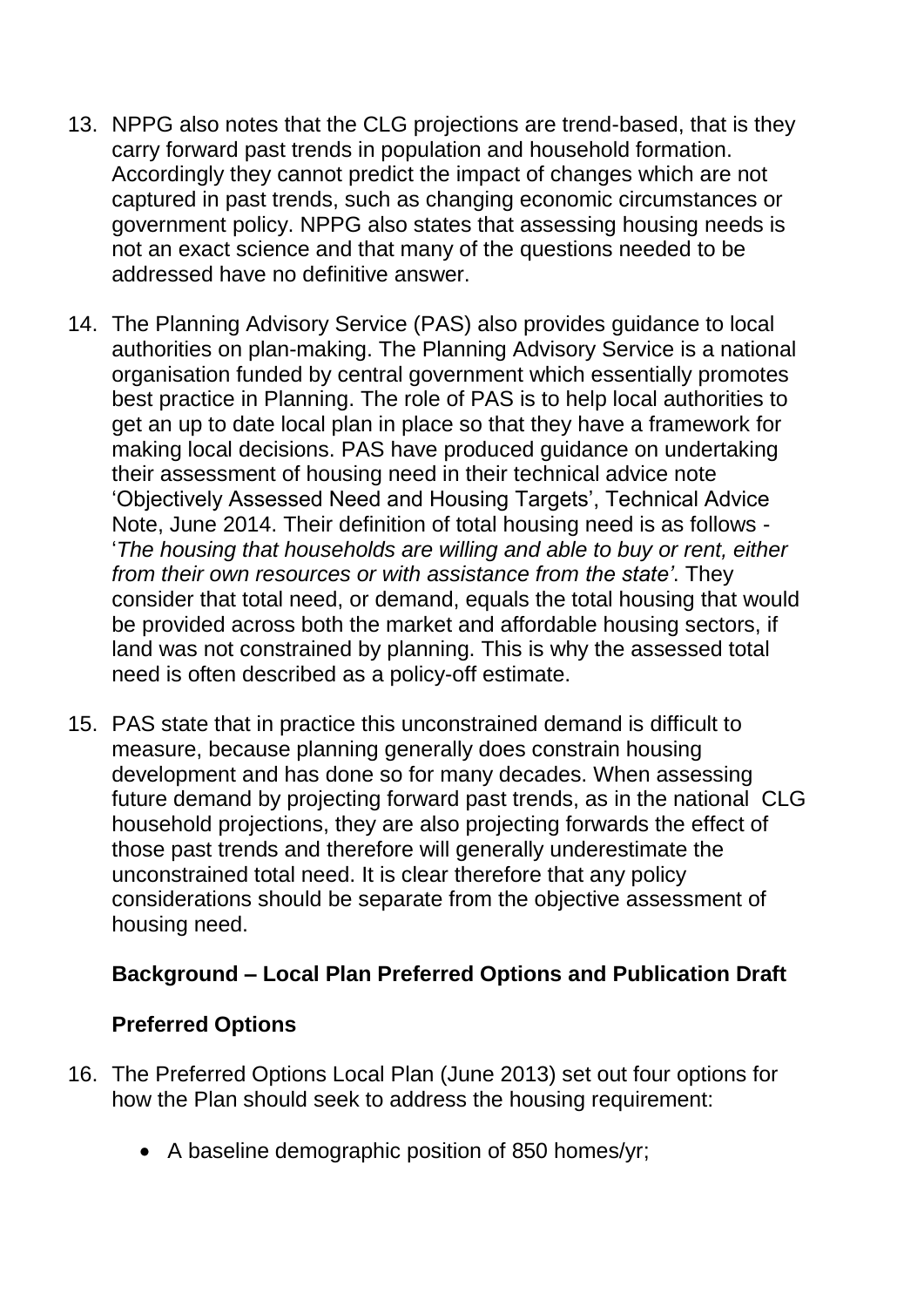- A housing to support economic growth scenario of 1090 homes/yr that responded to the council's stated economic ambition ;
- A scenario to address the forecast need for affordable homes through cross subsidy from market housing of 1500 homes/yr; and
- A scenario to address both forecast need and current backlog of affordable homes of 2,060 homes/yr.
- 17. Consultants Arup in their report published to support the Local Plan Preferred Options (Housing Requirements in York, Arup 2013) analysed the merits of each of the four options and their conclusion was that the housing to support economic growth scenario of 1090 homes per annum provided the scale of housing growth required to support the employment growth forecast in the 'City of York Economic and Retail Growth and Visioning Study (Deloitte, 2013)' and would provide choice for those who may take up new jobs in York rather than commuting into the authority area. This represents an integrated approach to housing and employment growth to ensure there is a consistent and holistic policy stance in the Plan. This fits with advice in NPPF and NPPG which advises that housing needs assessments should have regard to future employment.
- 18. Arup also considered that the options to deliver 1,500 homes per annum and 2060 homes per annum but concluded that both these figures would mean such a significant step up in delivery rates that they would be considered aspirational rather than realistic. Thus not meeting the requirements of NPPF<sup>2</sup>.

# **Publication Draft**

- 19. The 2014 update of housing requirements for York (Housing Requirements in York, Arup 2014) has sought to understand implications of new guidance (NPPG, PAS etc) and the most up to date datasets on population and housing growth.
- 20. The Publication Draft Local Plan as approved by Cabinet on 25<sup>th</sup>September 2014 put forward the following position in terms of the Local Plan housing requirement:
	- A trend based assessment of household growth to support the Plan's economic ambition of 870 (based on the demographic

1

<sup>2</sup> NPPF Paragraph 154.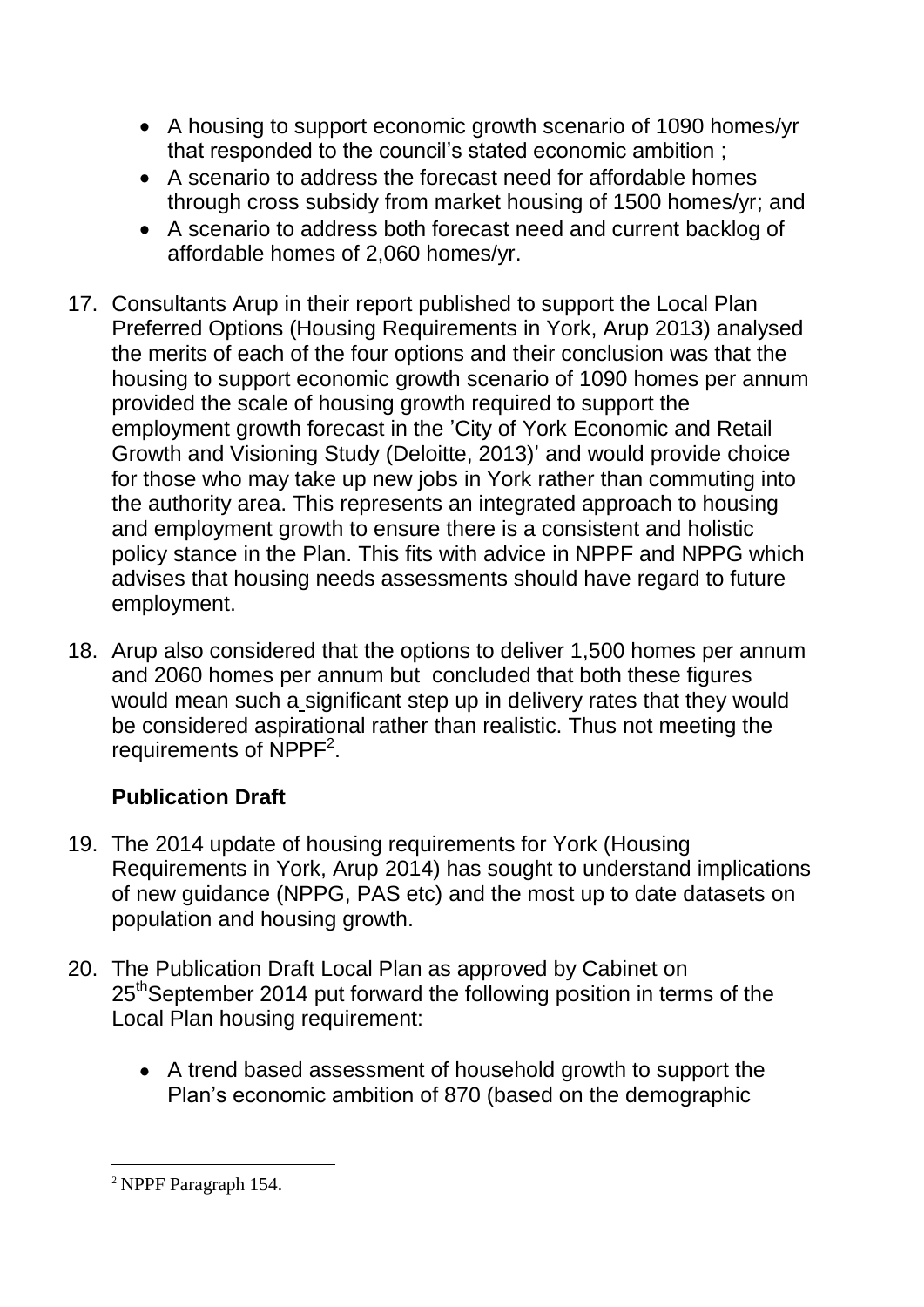baseline of 838 plus the economic impact of a further 32 homes per annum);

- Further provision to address the backlog from previous under delivery of 126 (calculated based on historic completion rates using base date of 2004, RSS start date);
- This equated to an annual housing requirement of 996 dwellings per annum (total plan requirement of 15,936 dwellings $3$  (1 April  $2014$  to  $31^{st}$  March 2030).
- 21. Officers recommended in the Publication Draft Plan that the trend based assessment of household growth to support the Plan's economic position of 870 homes per annum (rounded from 869 in the Arup report) should be used as the objectively assessed need figure for the Plan. This aligns the approach to both economic and housing growth.
- 22. Officers recommended in the Publication Draft Plan that the 'backlog' from the period 2004 (RSS base date) to the start date of the Plan (2014) should be added to the whole plan requirement (referred to as the Liverpool method) rather than over the first five years of the plan (referred to as the Sedgefield Method). This was considered to be the most robust approach given this is the base date of the only adopted plan for York, coupled with the fact it would be unrealistic to meet this backlog over the first five years of the plan.

# **Analysis**

# **Baseline**

<u>.</u>

- 23. The 2011 based interim household projections (covering the period 2011 to 2021) in England were published by Department of Communities and Local Government (DCLG) on 9th April 2013. These projections represent the most up to date data on household numbers and formation rates and draw on the 2011 Census results.
- 24. The interim 2011 based household projections for York forecast a growth of 7,000 dwellings between 2011 and 2021, equating to an annual average growth rate of 636 dwellings. This is substantially lower than the previous 2008 based household projections which showed that

 $3$  The buffer as required by NPPF of either 5% or 20% dependent on past delivery rates is not considered as part of the objective assessment of housing need as it is a supply related issue – i.e. moving forward supply from later in the plan period rather than an addition to the demand figure.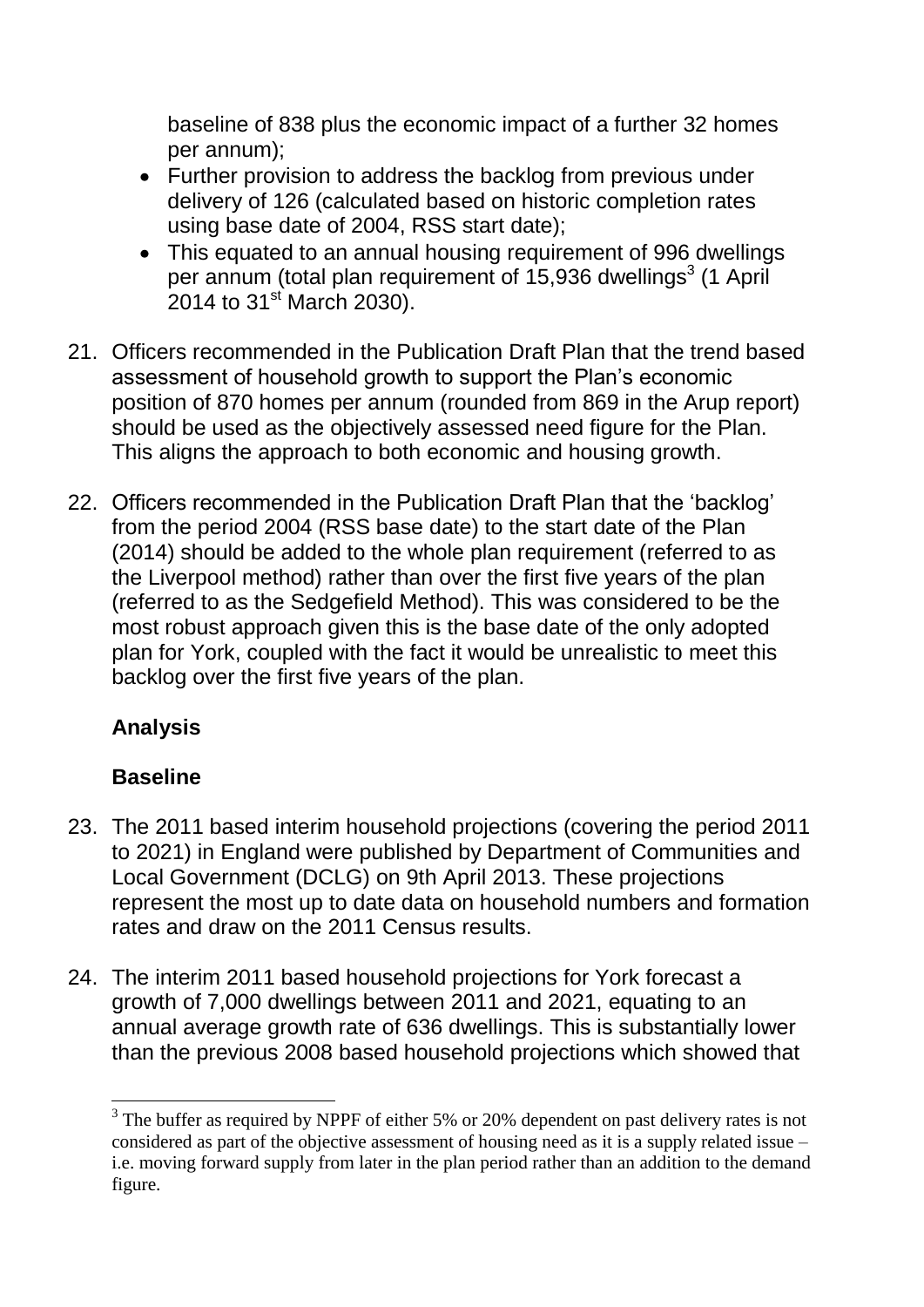between 2011 and 2033 the number of households in York was forecast to grow by 24,800 dwellings. This equated to an annual average growth rate of approximately 1,180 dwellings.

- 25. A major difference between the 2011 based interim projections and the previous projections are the updated assumptions surrounding household structure and a break in the long term trend in declining household size. There has been criticism in recent examinations that the household size assumptions contained in the interim 2011 based projections are drawn from a five year period when the housing market was in severe recession and that using these rates for a projection of need 'locks in' the recessionary trend. Conversely the previous 2008 projections are drawn from a five year period which includes the peak of the housing market and arguably therefore represent an over optimistic picture in respect of falling household size.
- 26. Arup in their 2014 report (Housing Requirements in York) advise that looking ahead as the housing market emerges from recession it is likely that the longer term picture of household size over the plan period to 2030 is likely to fall somewhere between the assumptions used in the 2008 and interim 2011 based projections. This formed the basis of the work undertaken by Arup which is highlighted in paragraph 31 of this report.
- 27. In January 2014, the Royal Town Planning Institute (RTPI) released a guidance note entitled *'Understanding recent changes in household formation rates and their implications for planning for housing in England'*. In it they concluded that:
	- Whilst the 2011 census results suggest a slowdown in the fall in average household size, this was influenced by increased international migration, the economic downturn and the effects of a long period of poor housing affordability. If conditions in the housing market and the economy more generally improve there may be a return towards previous trends.
	- Authorities need to consider their own specific situation carefully in the light of what the latest projections suggest for their area.
	- Plan makers should consider whether the average household size trends in the latest projections are a prudent basis for planning. (Arup considered the local drivers of average household size in York in Section 3.4.3 of the 2014 report, and conclude that the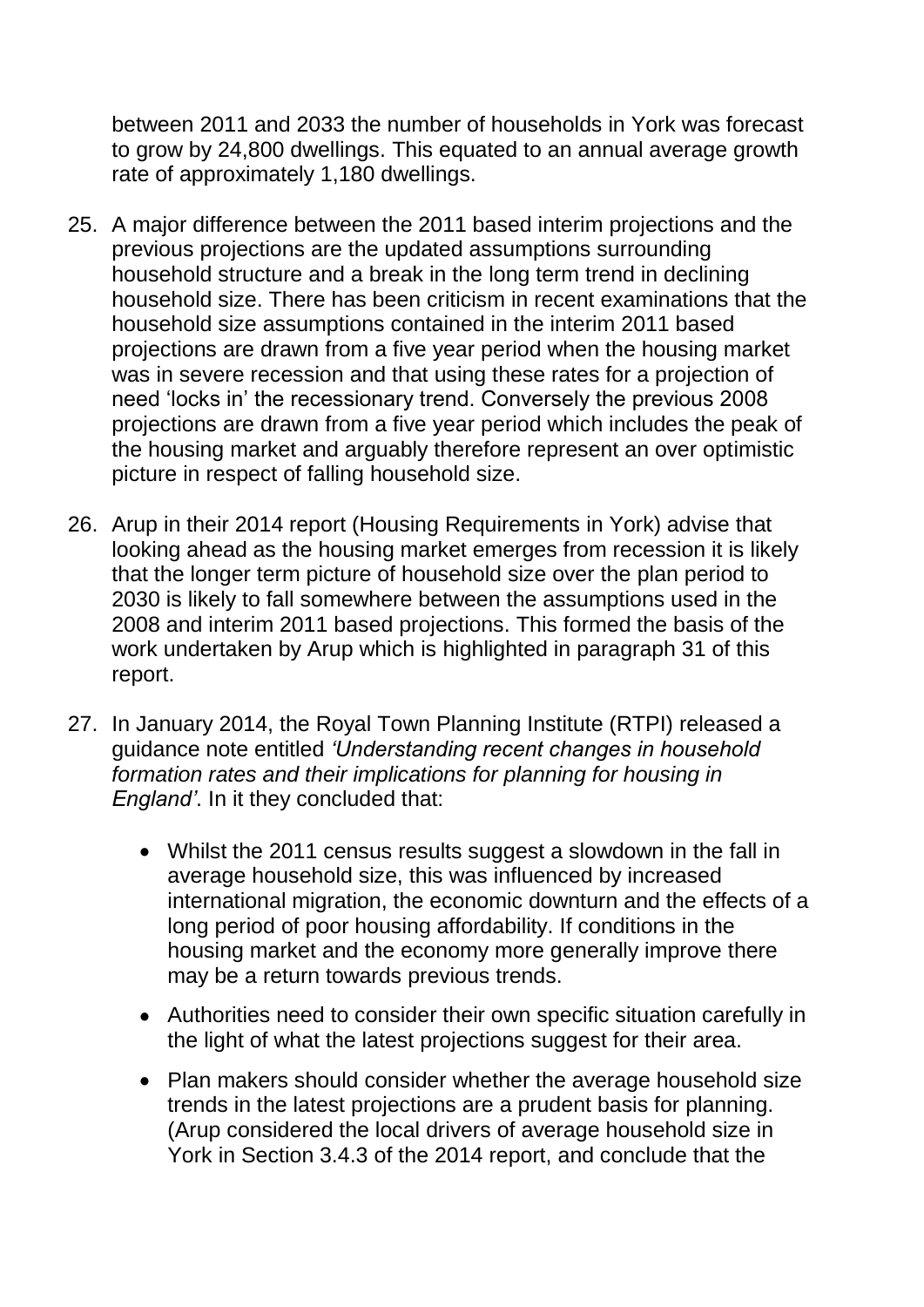slowdown in the fall in average household size is related to the economic downturn, rather than a longer-term trend.)

- The projections should be extended beyond the end date of 2021 to the end of the plan period. However, **a simple extrapolation of numbers should not be used**, as this will only tell you what would happen if the trends assumed were to continue, which may not be the most likely outcome.
- 28. This approach is also adopted in the support and guidance provided by the Planning Advisory Service, including their *'Objectively assessed need and housing targets: Technical advice note'* guidance. It states that plan makers should **use the interim 2011-based assumptions to 2021, and then should then assume the rates of change in earlier projections**. This method is known as 'indexation'.
- 29. This approach has been borne out by recent Examination outcomes, for example Lichfield:

*[…] although the household representation rates in the 2011 CLG household projections are lower than those in the 2008 projections, this is a result of poor economic conditions that the latter projection took account of. However, over the longer term household representation rates have been rising and the fall in these rates identified in the 2011 projection is likely to have been driven by short term factors such as the impact of the recession, constraints on housing supply and constraints on mortgage lending. It is reasonable, therefore, to assume that beyond 2021 (the end of the period covered by the 2011 projection) household representation rates will resume their long term rise.*

- 30. It was also supported in principle by the Inspector for the South Worcestershire Development Plan who supported the 'index' approach to applying household formation rates post 2021.
- 31. In their 2014 report Arup took household growth directly from the interim 2011 household projections for the period 2011 to 2021. This is the most up to date source of data available. For the period 2021 to 2030 the rate of change from the 2008 based projections (the most recent data source for this period of time) has been applied to the numbers from the interim 2011 based projections. This reflects the likelihood that an improving economy will begin to increase the housing requirement in the plan period. Table 1 shows what the indexation approach means for York's objectively assessed housing need, compared with simply carrying forward the interim 2011 based assumptions.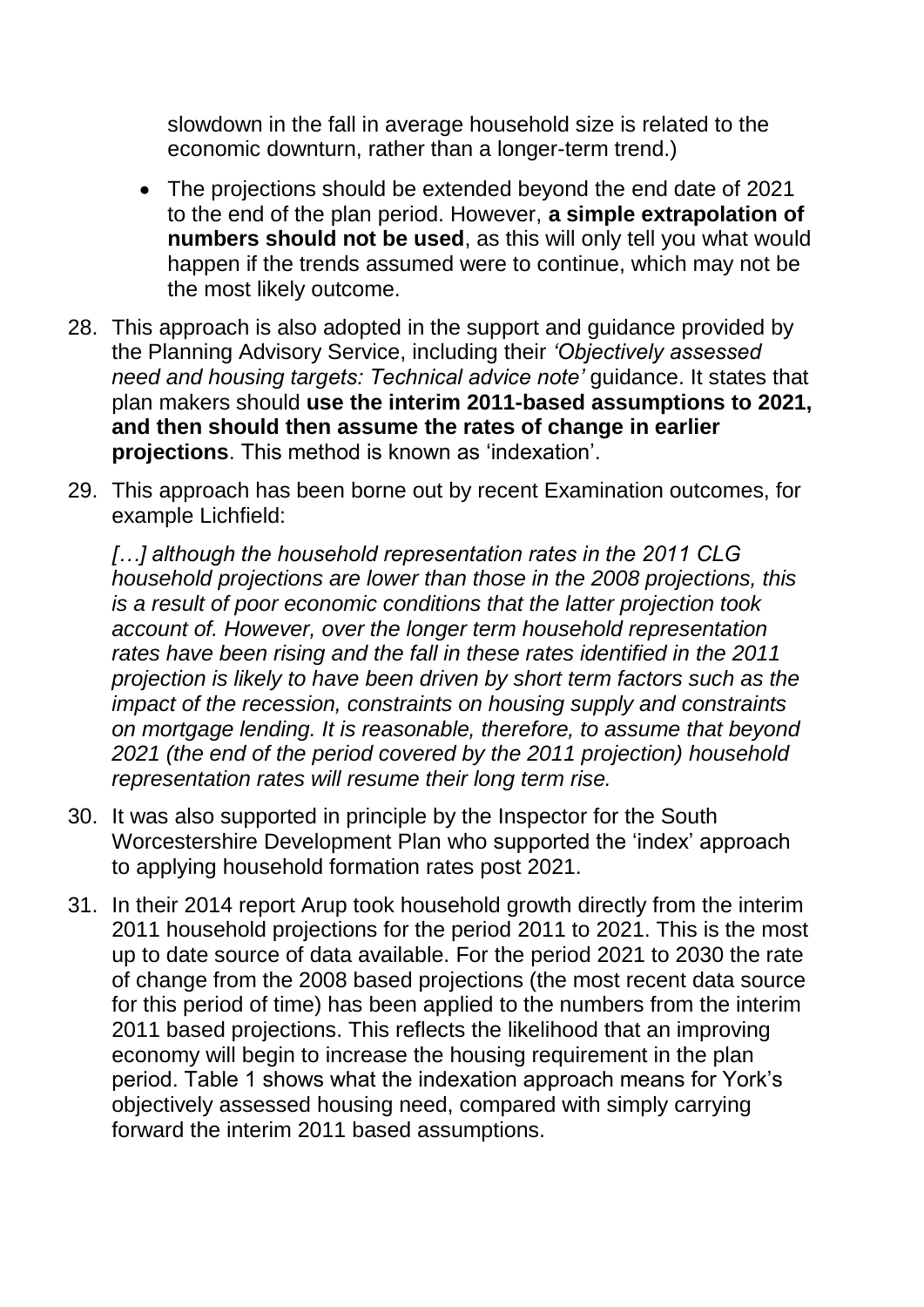#### **Table 1**

| <b>Source</b>                                              | 2011<br>households | 2031<br>households | <b>Absolute</b><br>change | $\frac{0}{0}$<br>hange | <b>Annual</b><br>average<br>change (21<br>years) |
|------------------------------------------------------------|--------------------|--------------------|---------------------------|------------------------|--------------------------------------------------|
| 2008 based household<br>projections                        | 88,200             | 113,000            | 24,800                    | 28.1%                  | 1,181                                            |
| Interim 2011-based<br>household projections<br>(indexed)   | 83,500             | 101,100            | 17,600                    | $1.1\%$                | 838                                              |
| Interim 2011-based household<br>projections (extrapolated) | 83,500             | 96,900             | 13,400                    | 6.0%                   | 638                                              |

NB. Shaded rows are considered unlikely to be sound.

- 32. Using the 2011 based household formation rate data from 2011 to 2021 (the end date of the 2011 interim household projections) and then indexing the household formation rates from 2021 to 2031 using the 2008 based household formation rates this indicates **a demographic derived objectively assessed need for 838 dwellings per annum**.
- 33. Further work on household formation rates has been requested by officers from Arup and is detailed in paragraph 59 of this report.

#### **Economic Forecasts**

- 34. As part of identifying objectively assessed need, the NPPG states that plan makers should make an assessment of the likely change in job numbers based on past trends and/or economic forecasts. Any plan that doesn't take account of economic growth is likely to be considered 'unsound' by the inspector. This has been seen at recent examinations at Cheshire East, East Staffordshire and Chiltern.
- 35. The economic forecasts for York have been updated by Oxford Economics (OE). These updates include the production of a base forecast and two additional scenarios:
	- **The base scenario:** which reflects how global and national trends are expected to apply to York;
	- **Base Scenario Sensitivity test:** where higher levels of migration are assumed and where it is assumed that there is a faster recovery from the current economic downturn; and
	- **Scenario 2:** which assumes a faster rate of growth in the following sectors of the York economy: advanced manufacturing; science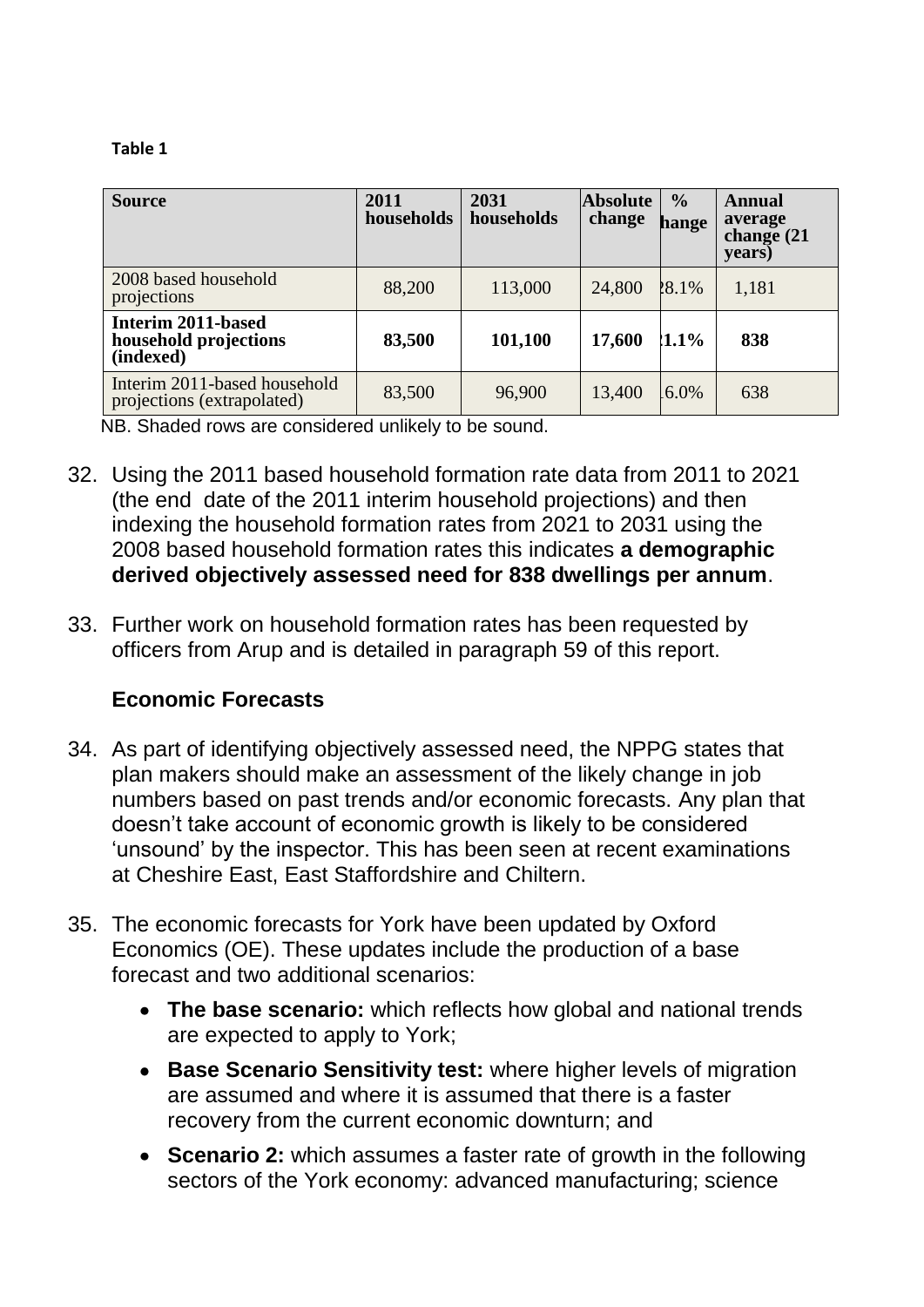and research; financial and professional services; and tourism and leisure.

- 36. The main conclusion of the updates is that forecast employment growth is expected to grow at greater than the regional and national averages. It will impact on the requisite housing requirements, as there is a relationship between the provision of the appropriate quantum and range of housing, in the right locations and economically successful areas.
- 37. The OE model uses the latest release of ONS population data (2012 mid year estimates). The model uses the ONS assumptions about natural change (birth and death rates) but recognises that net migration is economically driven and so is inherently shaped by economic prospects of an area *'the rational being that migrants are attracted to areas where there are perceived to be employment opportunities.<sup>4</sup> '*
- 38. The OE projections consider that that the growth of the work age population will slow down in the future from an average of 0.9% per year from 2003 to 2013 to only 0.1% per year between 2013 to 2030, which is in line with national trends. This means that, to deliver the anticipated jobs growth, particularly in the policy on scenarios, increased economic activity rates of existing residents and continued net in-migration are required.
- 39. It was considered that the base scenario represents the most realistic forecast because it is most evidenced approach and fits with NPPG guidance regarding the use of baseline rather than 'policy-on' scenarios when considering objectively assessed need.
- 40. **Applying average household size to the OE base forecasts suggests a figure of 870 homes per year to support economic growth.** This is comparable to the demographic-derived objectively assessed needs figure of 838 dwellings per annum plus a further 32 dwellings per annum.

# **Backlog**

1

41. NPPG states that in assessing housing requirements, Local Planning Authorities (LPAs) should reflect the consequences of past under delivery, as household projections are trend based and do not reflect unmet needs. The NPPG suggests that LPAs **'take a view'** on the extent of past under delivery. It does not set out an approach to determining how under delivery should be calculated.

<sup>4</sup> York Economic Forecasts Briefing Note, OEF, March 2014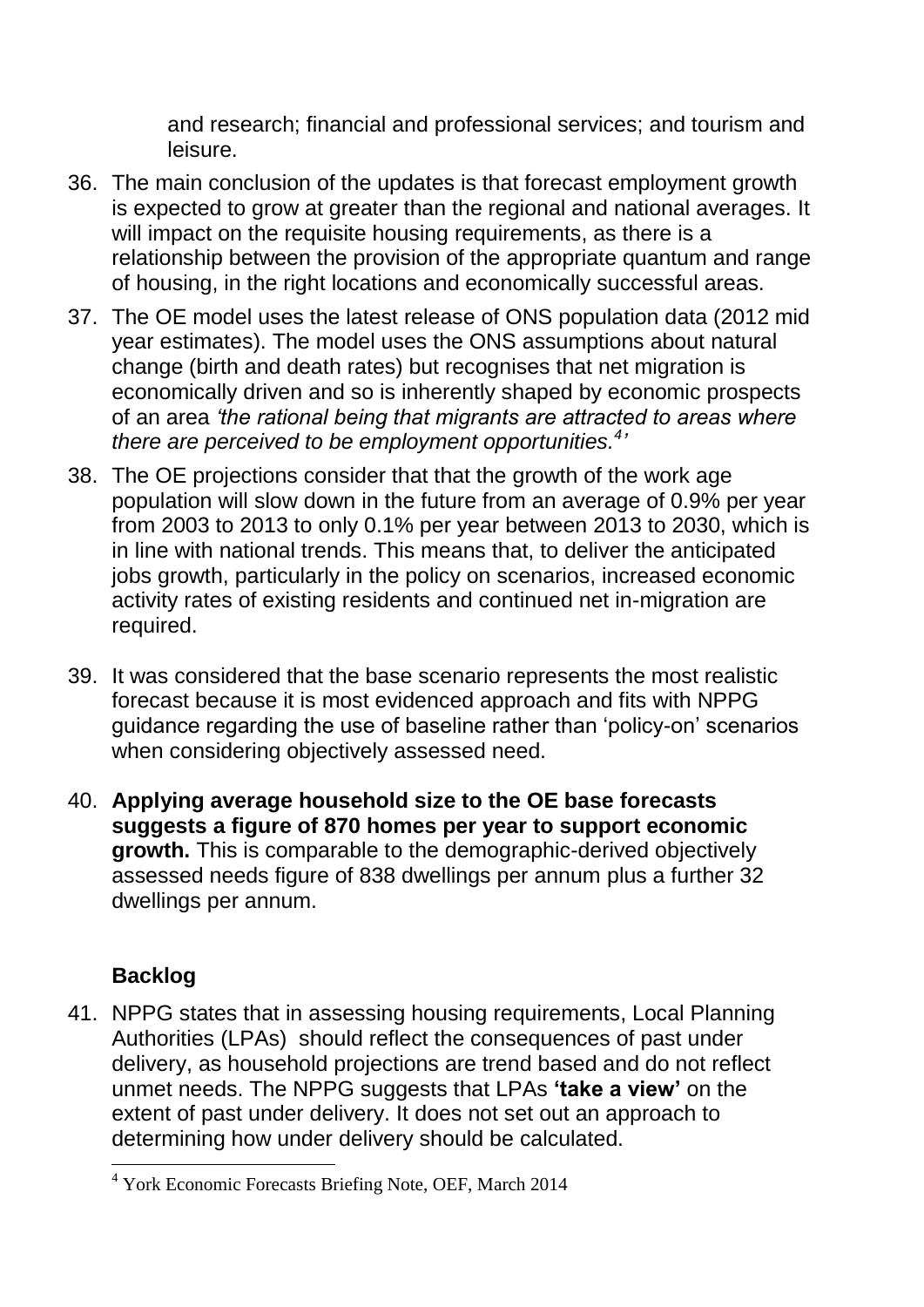42. The PAS technical advice notes advises that backlog is defined as under-provision that has accrued against any previous development plan target. They state that the dates of the plan period are fundamental to the calculation of whether there has been a backlog against the requirement that was in place over that period.

## **Base Year**

- 43. Prior to the abolition of the Regional Spatial Strategies (RSS) in 2013, it was the accepted practice that either the RSS or a Local Plan adopted post RSS (as it needed to be in conformity with the RSS) provided the 'base year' for considering completions against the established housing requirement.
- 44. Since the introduction of NPPF and the subsequent abolition of RSS the practice has been less straightforward, especially when, as is the case in York, authorities didn't have an adopted plan in place at the point of the abolition of the RSS. In addition, case law from recent appeals and Examinations of Local Plans/Core Strategies do not present a consistent picture of the base year and how any backlog calculation should be approached.
- 45. Arup suggest in their report that a base year of 2004 could be appropriate for the calculation of backlog given this is the base date of the only adopted plan for York and also given experience at other plan inspections which have taken a similar approach. Arup suggest that whilst a case could be made that the RSS requirement was not 'objectively assessed' and now has no status in planning law terms since it was abolished in 2013, in the absence of a subsequent Local Plan, it is the only Plan in the past 10+ years which has set a target housing requirement for York. Furthermore the requirement in RSS for York is broadly consistent with the household projections available at that time.
- 46. The PAS technical advice note also advises that calculations of persistent under delivery should be based on an analysis of completions against previous requirements using data representative of the whole economic cycle, which may be from the last ten years.
- 47. Arup looked at the approach taken by several of York's neighbouring authorities who are seeking to establish a more recent 'base year' for the Plan (2011 or 2012) as a basis for determining the extent of underdelivery. The benefit of setting a more recent base year would be that 'backlog' would only be calculated for between 1 and 3 years rather than from 2004 (RSS base date). The justification for using a more recent base year would be that the 2011 Census is an actual count of the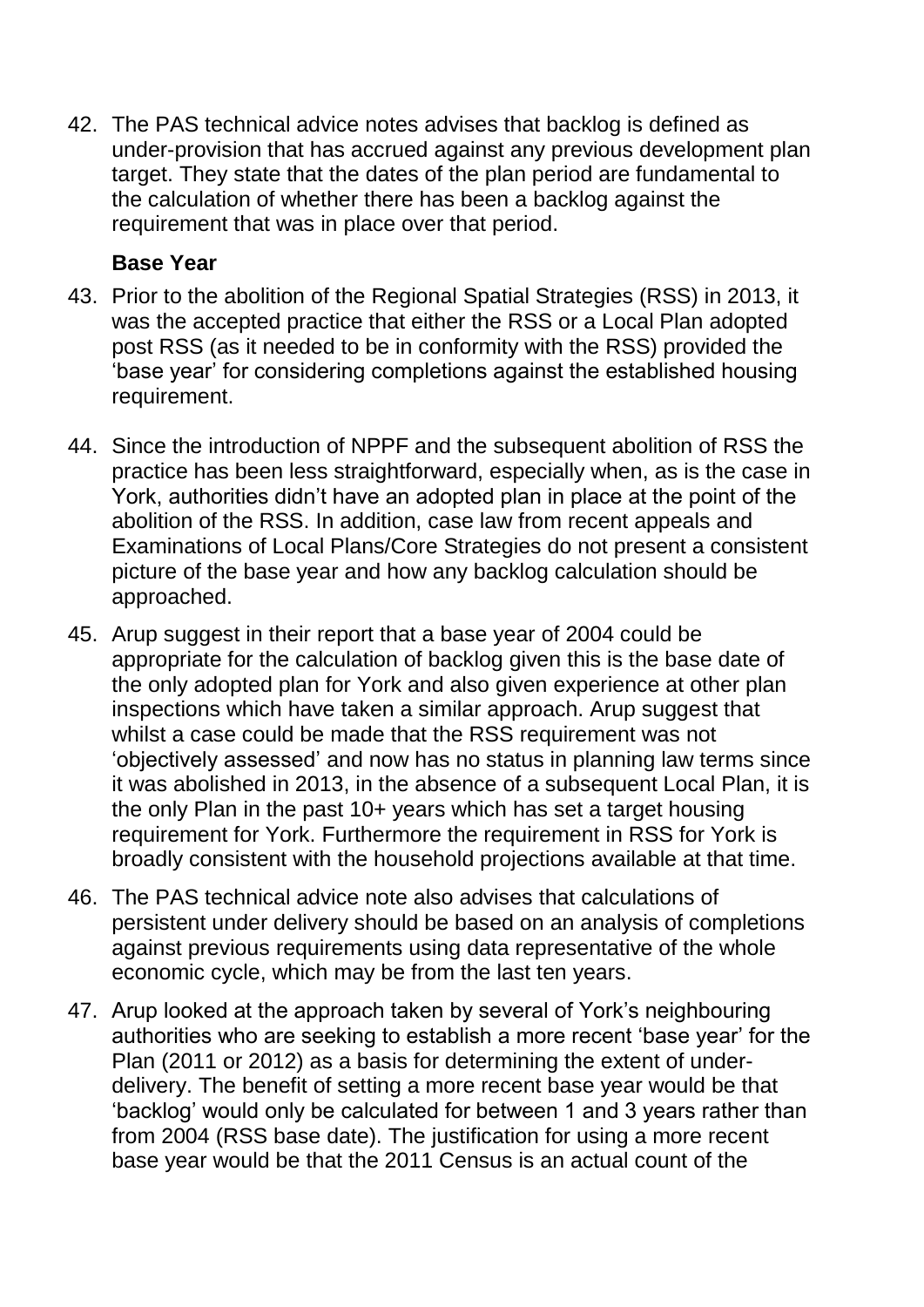population so presents an accurate start point for future housing requirements and that the RSS was abolished and no longer carries any weight and that the housing requirement in RSS was not 'objectively assessed' as the NPPF now requires.

- 48. Since the publication of NPPG and the technical work by Arup a further court case ( Zurich Assurance Limited V Winchester City Council and South Downs National Park Authority) makes important points about addressing housing backlog. The Inspector concluded that there was no reason for someone seeking to draw up a current estimate of population growth and housing requirements looking into the future from 2011 to 2031 and using up-to-date evidence to do so, to add on to the estimated figures any shortfall against what had been estimated to be needed in the previously modelled period.
- 49. Table 2 shows the calculations of backlog against the two alternative base dates 2004 and 2012.

| Year                                 | <b>Net</b><br>Housing<br>Completio<br>ns | Target<br>Publication<br>Draft | Target -<br>Economic | Target -<br>Demograph<br>ic | Backlog<br>Publication<br>Draft | Backlog<br>Economic | <b>Backlog</b><br>Demograph<br>ic |
|--------------------------------------|------------------------------------------|--------------------------------|----------------------|-----------------------------|---------------------------------|---------------------|-----------------------------------|
| 2004/05                              | 1160                                     | 640                            | 640                  | 640                         | 520                             | 520                 | 520                               |
| 2005/06                              | 906                                      | 640                            | 640                  | 640                         | 266                             | 266                 | 266                               |
| 2006/07                              | 798                                      | 640                            | 640                  | 640                         | 158                             | 158                 | 158                               |
| 2007/08                              | 523                                      | 640                            | 640                  | 640                         | $-117$                          | $-117$              | $-117$                            |
| 2008/09                              | 451                                      | 850                            | 850                  | 850                         | $-399$                          | $-399$              | $-399$                            |
| 2009/10                              | 507                                      | 850                            | 850                  | 850                         | $-343$                          | $-343$              | $-343$                            |
| 2010/11                              | 514                                      | 850                            | 850                  | 850                         | $-336$                          | $-336$              | $-336$                            |
| 2011/12                              | 321                                      | 850                            | 850                  | 850                         | $-529$                          | $-529$              | $-529$                            |
| 2012/13                              | 482                                      | 970                            | 860                  | 844                         | $-488$                          | $-378$              | $-362$                            |
| 2013/14                              | 345                                      | 1090                           | 870                  | 838                         | $-745$                          | $-525$              | $-493$                            |
| Totals<br>2004<br>base               | 6007                                     | 8020                           | 7690                 | 7642                        | $-2013$                         | $-1683$             | $-1635$                           |
| Annual<br>backlog<br>requirem<br>ent |                                          |                                |                      |                             | 126 p.a.                        | 105 p.a.            | 102 p.a.                          |
| Totals<br>2012<br>base               | 827                                      | 2060                           | 1730                 | 1682                        | $-1233$                         | $-903$              | $-855$                            |
| Annual<br>requirem<br>ent            |                                          |                                |                      |                             | 77 p.a                          | 56 p.a.             | 53 p.a.                           |
| <b>Table Notes:</b><br>$et =$        |                                          |                                |                      |                             |                                 |                     |                                   |

Table 2: Housing Completions and Targets

The calculation of backlog against the target from 1<sup>st</sup> October 2012 (the base date of the Preferred Options Local Plan) onwards is subject to change depending on the final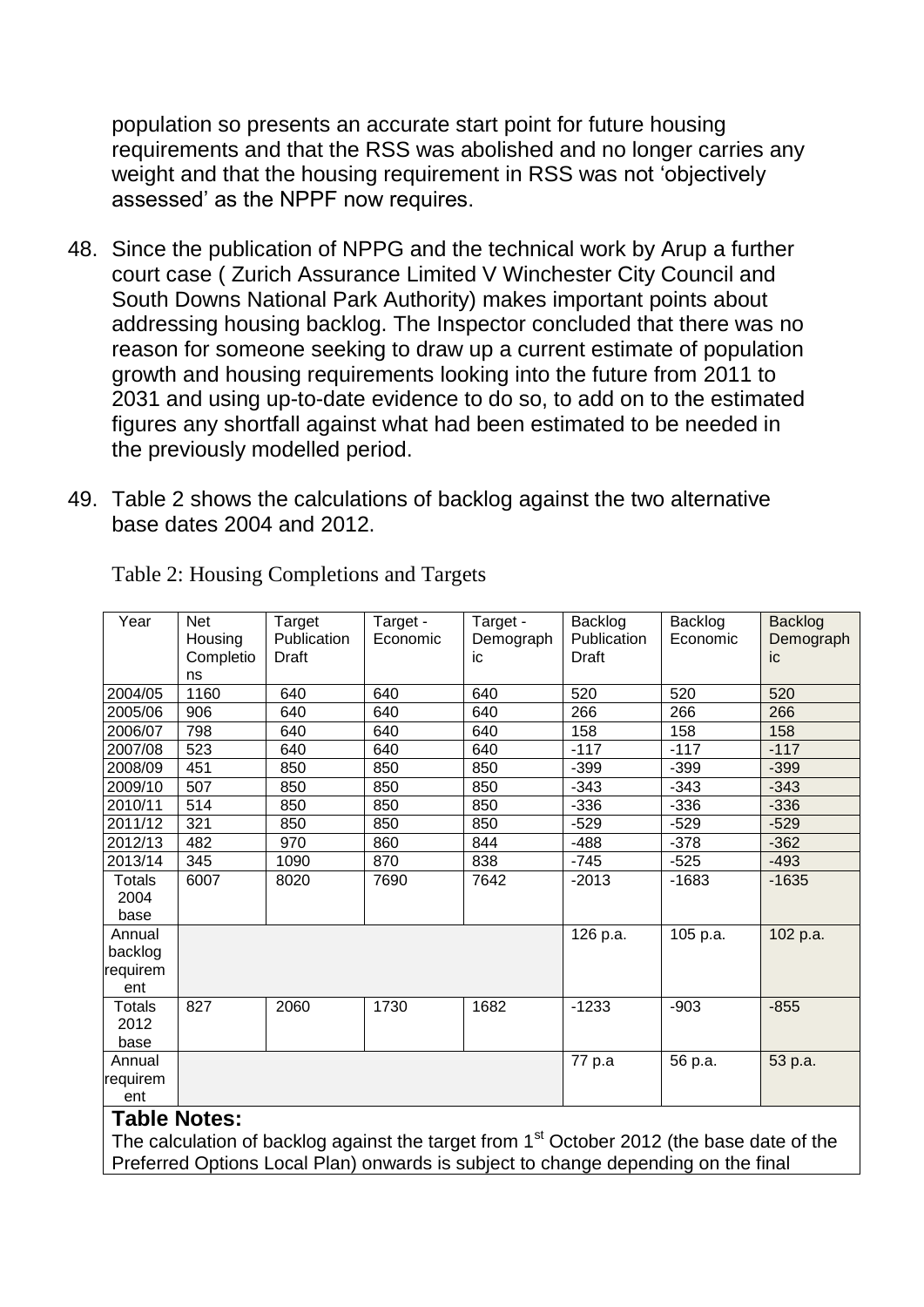decision on the Local Plan housing requirement.

The column titled 'Target Publication draft' is based on the Preferred Options Local Plan requirement from 1<sup>st</sup> October 2012 to 31<sup>st</sup> March 2014 of 1090 homes per annum. For the first half of monitoring year 1<sup>st</sup> April 2012 to 30 September 2012 the backlog is measured against 6 months of the RSS target (425) and for the second half of the monitoring year 1<sup>st</sup> October 2012 to 31<sup>st</sup> March 2013 it is measured against 6 months of the Preferred Options Local Plan target (545).

The column titled 'Target Economic' is based on the Arup economic based option from 1<sup>st</sup> October 2012 to 31<sup>st</sup> March 2014 of 870 homes per annum. For the first half of the monitoring year 1<sup>st</sup> April 2012 to 30 September 2012 the backlog is measured against 6 months of the RSS target (425) and the for the second half of the monitoring year1<sup>st</sup> October 2012 to 31<sup>st</sup> March 2013 it is measured against 6 months of the Arup economic based option (435).

The column titled 'Target Demographic' is based on the Arup demographic based option from 1<sup>st</sup> October 2012 to 31<sup>st</sup> March 2014 of 838 homes per annum. For the first half of the monitoring year 1<sup>st</sup> April 2012 to 30 September 2012 the backlog is measured against 6 months of the RSS target (425) and the for the second half of the monitoring year1<sup>st</sup> October 2012 to 31<sup>st</sup> March 2013 it is measured against 6 months of the Arup economic based option (419).

### **The Sedgefield or Liverpool Method – How to deal with the backlog over the plan period**

- 50. There are two different approaches to how the 'backlog' of housing delivery can be approached in setting the future housing requirement; as follows:
	- The 'Sedgefield approach' seeks to meet the backlog by loading the 'unmet provision from proceeding years' within the first five years of the plan.
	- The 'Liverpool approach' or 'residual approach' seeks to meet the backlog over the whole plan period.
- 51. The PAS technical note states that there is no guidance or advice which sets out the preferred approach. However the 'Sedgefield approach' is more closely aligned with the requirements of the NPPF and the need to boost significantly the supply of housing and remedy the unsatisfactory consequences of persistent under delivery. Inspectors' decisions in relation to S78 appeals<sup>5</sup> confirms their preference for this approach.

<sup>1</sup> <sup>5</sup> Appeal against planning refusals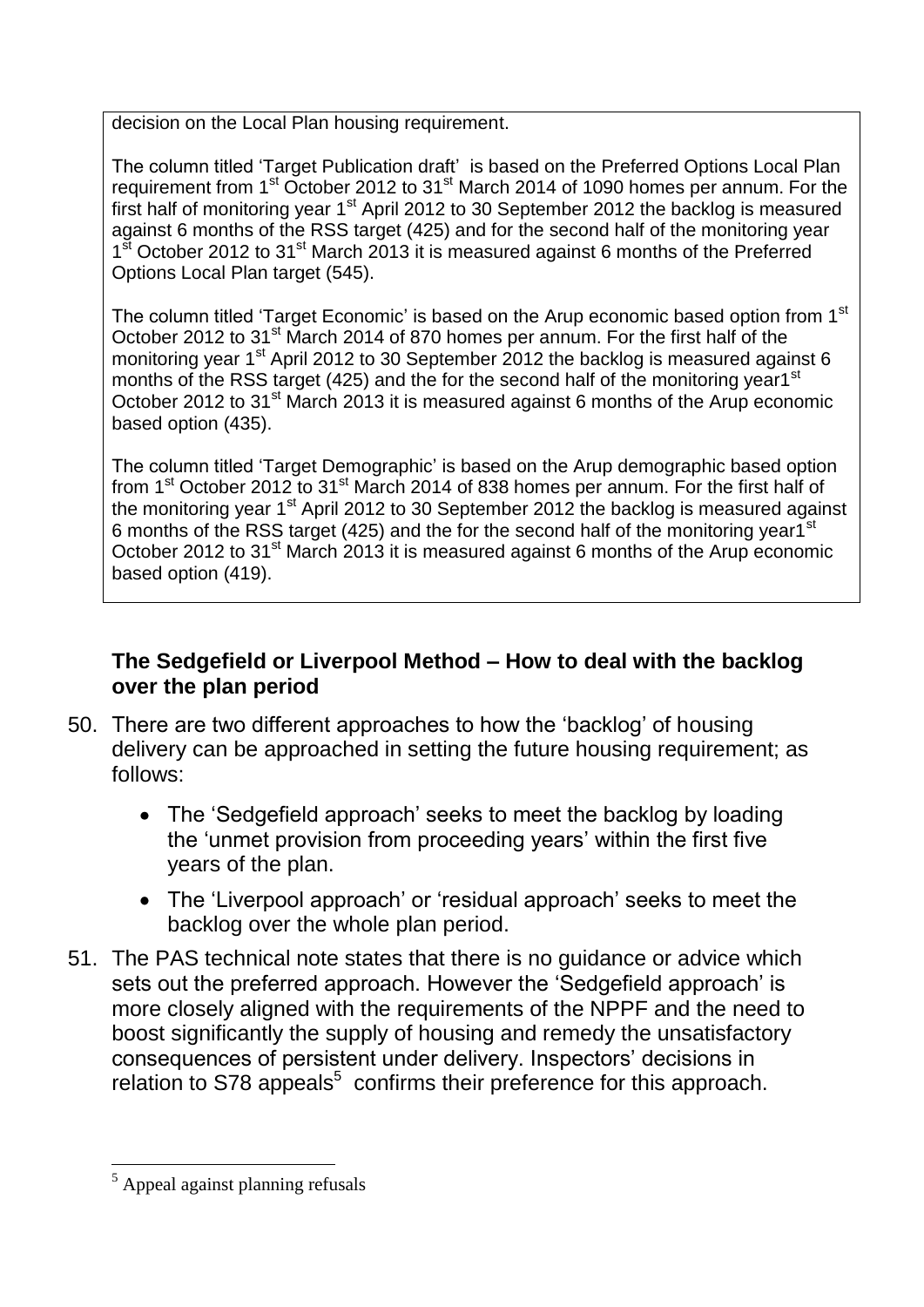52. In terms of recent local plan examinations not all local authorities have been required to add the preceding years undersupply to the future requirement. When required, in most cases, the Inspector has accepted the Liverpool approach (to make up the past under-delivery over the whole plan period). The reasons given for this are to ensure that there is a *realistic prospect* of achieving the planned land supply (NPPF, para 47) and to ensure that the plan is 'aspirational but also *realistic*' (NPPF para 154).

# **Summary of Options**

|                                  | Option 1             | Option<br>2                                   | Option<br>3                                    | Option 4                                                             | Option 5                                    | Option 6                                                             |
|----------------------------------|----------------------|-----------------------------------------------|------------------------------------------------|----------------------------------------------------------------------|---------------------------------------------|----------------------------------------------------------------------|
|                                  | Publication<br>Draft | <b>Publication</b><br>Draft with<br>2012 base | Econo<br>mic<br>impact<br>with<br>2004<br>base | Demographic<br>baseline with<br>no economic<br>impact - 2004<br>base | Economi<br>c impact<br>with<br>2012<br>base | Demographic<br>baseline with<br>no economic<br>impact - 2012<br>base |
| Demographic<br>baseline          | 838                  | 838                                           | 838                                            | 838                                                                  | 838                                         | 838                                                                  |
| Economic<br>Impact               | 32                   | 32                                            | 32                                             | $\overline{0}$                                                       | 32                                          | $\mathbf 0$                                                          |
| Backlog<br>(2004 base<br>date)   | 126                  | N/A                                           | 105                                            | 102                                                                  | N/A                                         | N/A                                                                  |
| Backlog<br>(2012 base<br>date)   | N/A                  | 77                                            | N/A                                            | N/A                                                                  | 56                                          | 53                                                                   |
| Average<br>Annual<br>Requirement | 996                  | 947                                           | 975                                            | 940                                                                  | 926                                         | 891                                                                  |
| <b>Total Plan</b><br>Requirement | 15,936               | 15,152                                        | 15,600                                         | 15,040                                                               | 14,816                                      | 14,256                                                               |

#### **Table 3 – Options**

- 53. Option 4 and 6 above are demographic led and do not align economic and population growth. This is not considered to represent a strategic coherent approach, is contrary to national guidance and is considered likely to be rejected as unsound by the inspector as detailed in paragraph 34 of this report.
- 54. The Publication Draft projection (option 1 above) is considered the most robust by officers. However, **with increasing degrees of risk that the Plan would be judged unsound at inspection**, the options 2, 3 and 5 above would provide a technical base for a potentially sound plan.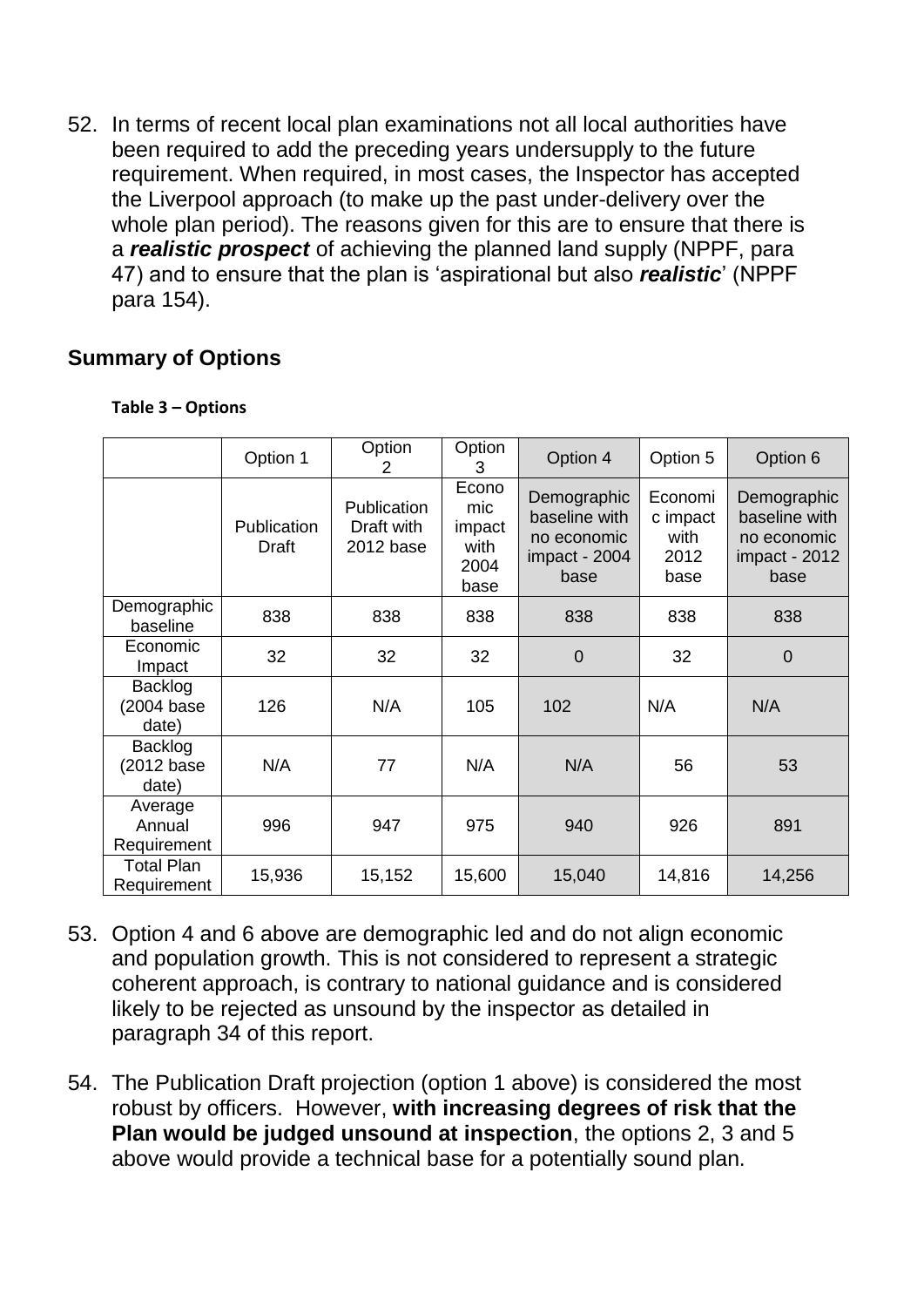# **Alternative Approaches**

# **Leeds City Region Methodology – Objectively Assessed Need**

- 55. The Leeds City Region (LCR) partnership of which York is a member, commissioned in Autumn 2013, work from Edge Analytics to derive a common methodology for establishing the Objectively Assessed Need for housing. This work was commissioned to help promote a shared approach that would enable a better understanding of the evidence and assumptions that underpin the assessment of need. It is a component of a wider piece of work that is hoped will reduce the risk of Plans failing at examination because the evidence of housing need and impacts on neighbouring authorities are not fully documented and understood. Consequently a key requirement of the work is to provide a robust methodology that will survive the level of scrutiny experienced at an examination in public. (The same is true of the Arup methodology set out above.)
- 56. The methodology sets out a 4 stage process:
	- Inputs and assumptions which includes previous housing delivery and the assumptions that underpin the economic forecast for job growth which will have implications for the scale of housing growth
	- Population forecasts using official forecasts from ONS and any alternatives including housing led or job led forecasts of population growth
	- Household forecasts; bringing together the analysis of population growth scenarios and testing this against different assumptions about household formation
	- Outcomes; presented as a series of scenarios for Objectively Assessed Need which show the possible range of housing growth that can then be tested against other policy considerations to derive the Plan requirement.
- 57. The analysis then explores the impact that different assumptions may have on the various components of the methodology. Examples include the effect of economic activity rates on job led population growth, how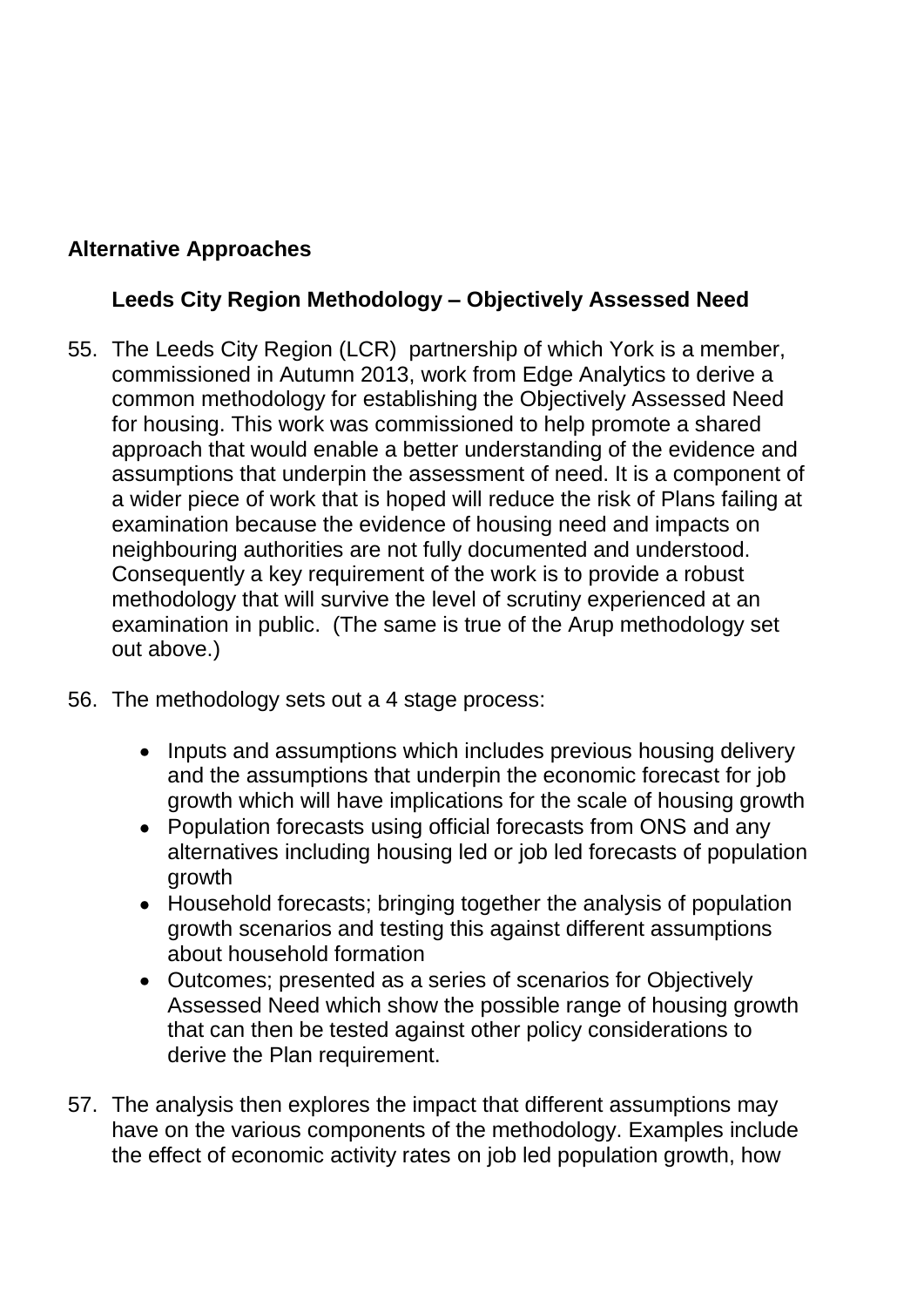migration shapes population change, how household formation rates vary through the cycle of the housing market.

58. The City Region Partnership considered the methodology report from Edge early in 2014 and both the Heads of Planning and Planning Portfolio Holders groups agreed the recommendations in the report and the adoption of a common methodology. Although the methodology as outlined above has been signed off by LCR the interim results of the work have not been finalised. There are implications for every authority in the LCR and therefore the city region and member authorities do not consider it appropriate to publish. The final report is due to be brought back to LCR meetings in February 2015.

# **Further work – Sensitivity Testing**

- 59. Following the member seminar on housing numbers held on the 1<sup>st</sup> December 2014 officers have asked consultants Arup to do further work on sensitivity testing the housing options in the 2014 Arup report. This will include looking in more detail at the issue of household formation and headship rates and the linkages between the latest population and household projections. In summary the work will include:
	- A detailed analysis of the 2012 Sub National population projections to include sensitivity testing of any potential variants of this projection as these figures will underpin the latest CLG 2012 based household projections when they are issued (current expected date for release is February 2015).
	- Further sensitivity testing of how population growth is converted into household growth; and
	- Sensitivity testing of the propensity to form households to include any local evidence.

# **Options**

Option 1: Members consider whether they can agree any of the four options considered sound against the evidence base as set out in table 3, resulting in annual average requirements of 996, 975, 947 or 926 houses respectively, enabling a review of the proposals map and associated assessments based on this agreement;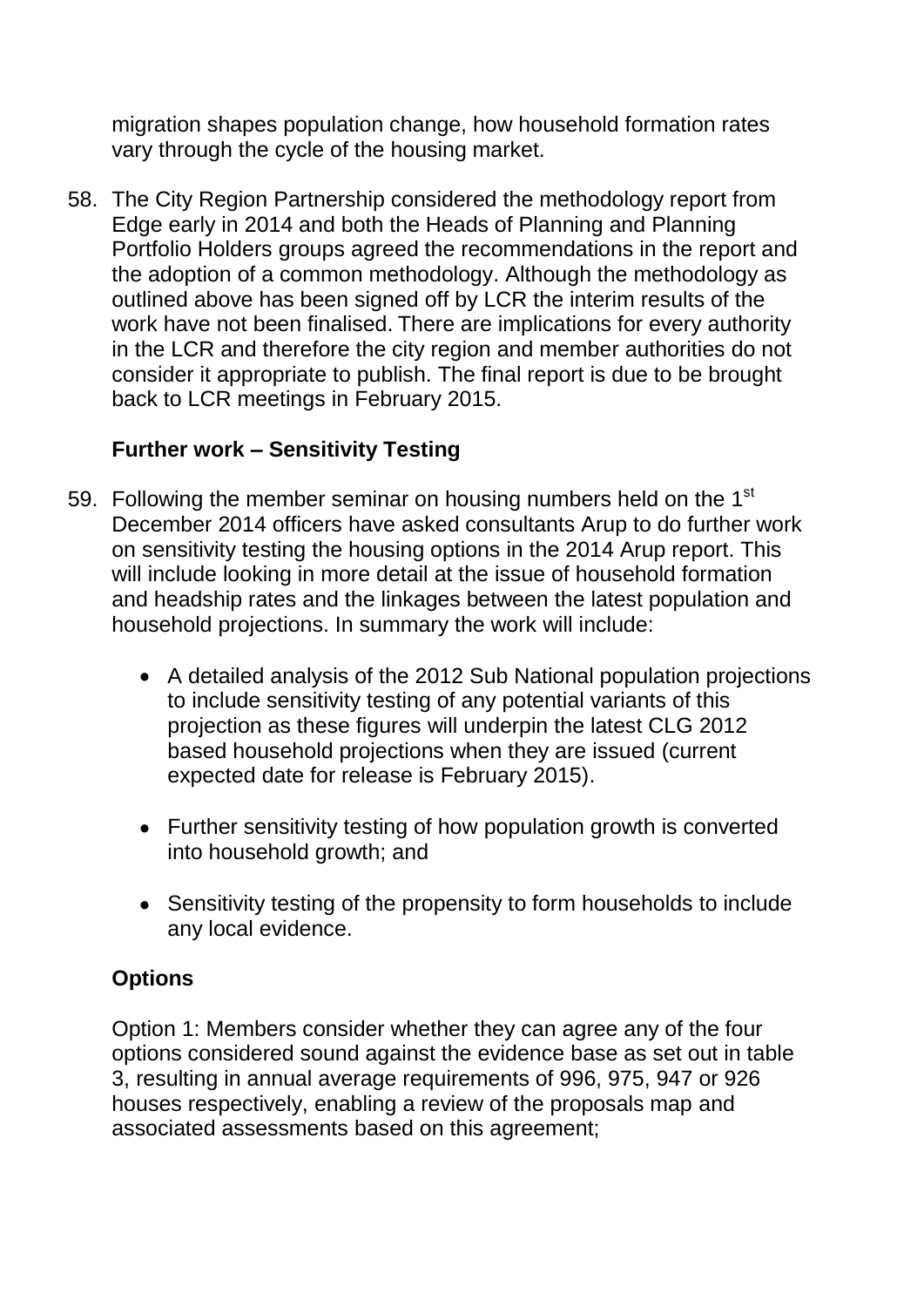Option 2: Request officers to undertake further technical work to provide a full risk assessment of the options included in table 3. In undertaking this work incorporate the further work being undertaken by Arup as outlined in paragraph 59 of this report and report the outcomes of the work to LPWG in January 2015.

Option 3: Instruct officers to undertake an alternative approach.

# **Impact of delay and Analysis of Options**

- 60. As the financial, risk and legal implications make clear, there are significant risks to delay in progressing the Local Plan. In particular members are reminded that:
	- the city is vulnerable to uncontrolled and unsupported development which does not deliver the infrastructure required
	- the council is at risk of spending considerable sums seeking to resist unwelcome applications through the appeals process
	- It is extremely difficult to set a Community Infrastructure Levy without a Local Plan, risking the council's ability to fund infrastructure investments over the next fifteen years, including transport, education and affordable housing
- 61. The next stage depends on which option LPWG recommends. If Option 1 is chosen and the LPWG agrees an annual average housing requirement then officers will review relevant elements of the Publication Draft including the Proposals Map for consideration by LPWG and Cabinet early in 2015. If LPWG recommends Options 2 or 3, further additional reports will be required first.
- 62. Given the issues set out in paragraphs 6 and 59, officers' recommendation is option 1 and LPWG are asked to consider which average annual housing requirement they can agree.

# **Council Plan**

- 63. The information in this report accords with the following priorities from the Council Plan
	- Create jobs and grow the economy
	- Get York moving
	- Build strong communities
	- Protect the environment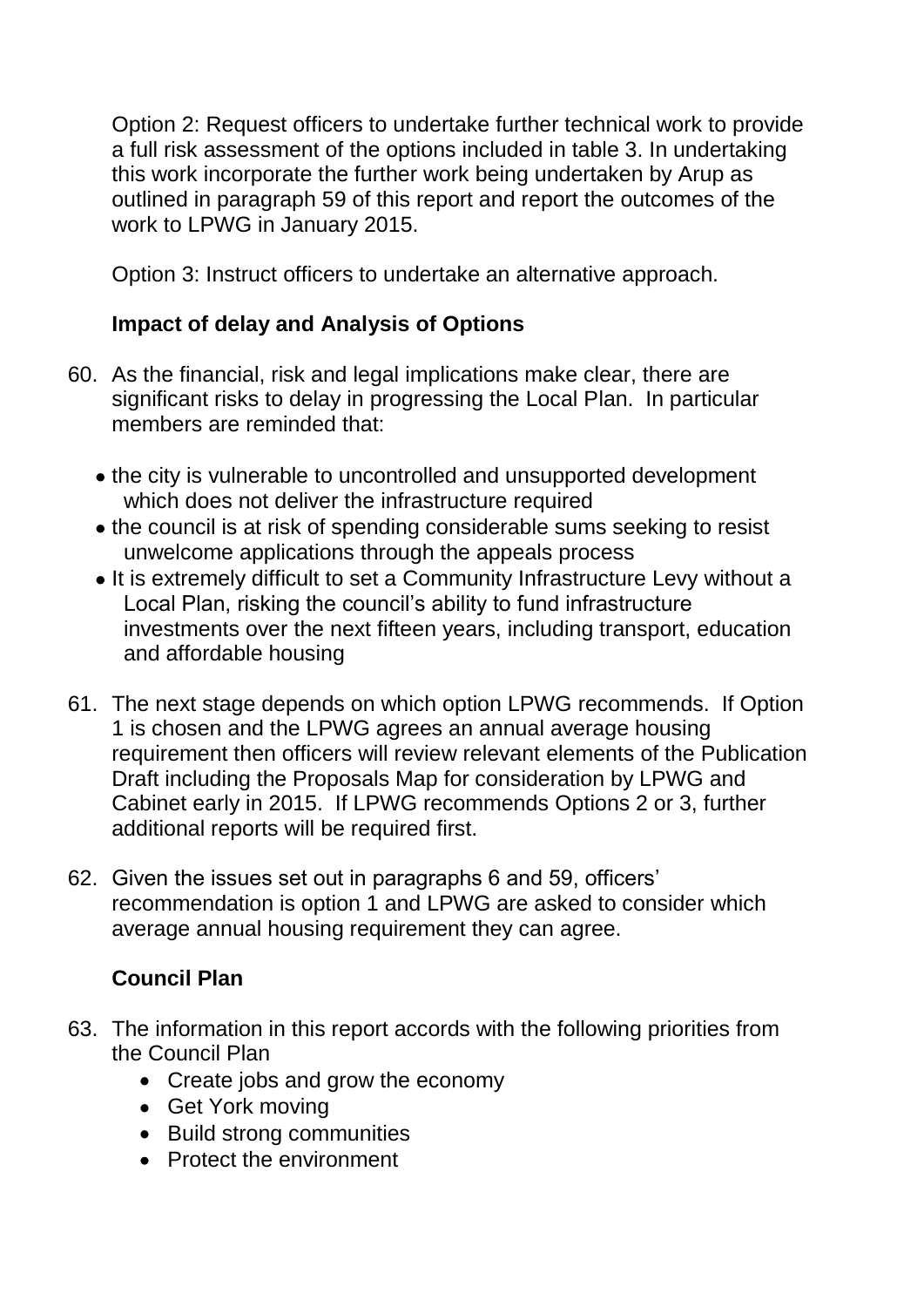# **Implications**

- 64. The following implications have been assessed.
	- **Financial (1)** Work on the Local Plan is funded through the Local Plan Reserve. A review of the Local Plan reserve is being undertaken to see whether all commitments can be funded. There are financial implications arising from both the holding the local plan housing seminar and in addition from the need to further update the local plan evidence base and supporting documents. Over the last four years, significant sums have been expended on achieving a robust evidence base, carrying our consultations, sustainability and other appraisals, policy development and financial analyses. Whilst this work remains of great value, the longer it takes to agree the housing trajectory, the more will have to be redone at additional cost.
	- **Financial (2)** managing the planning process in the absence of a Plan will lead to significant costs to the council in managing appeals and examinations
	- **Human Resources (HR)**  The production of a Local Plan and associated evidence base requires the continued implementation of a comprehensive work programme that will predominantly, although not exclusively, need to be resourced within City and Environmental Services (CES).
	- **Community Impact Assessment** A Community Impact Assessment (CIA) has been carried out for the local plan to date and highlights the positive impact on the following groups: age, disability and race.
	- **Legal (1)** *–* The procedures which the Council is required to follow when producing a Local Plan derive from the Planning and Compulsory Purchase Act 2004 (as amended) and the Town and Country Planning (Local Development) (England) Regulations 2012. The legislation states that a local planning authority must only submit a plan for examination which it considers to be sound. This is defined by the National Planning Policy Framework as being: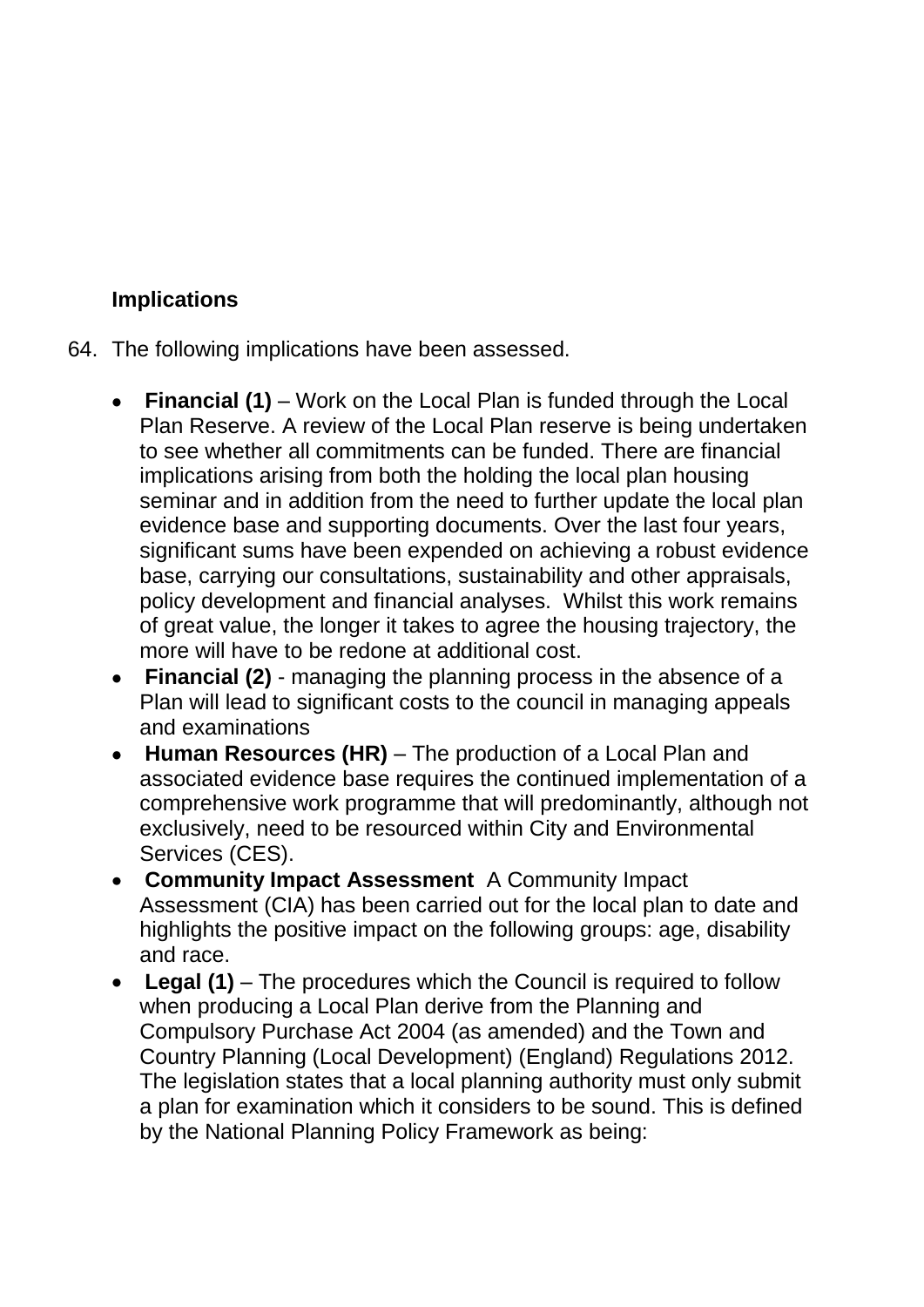- **Positively Prepared:** based on a strategy which seeks to meet objectively assessed development and infrastructure requirements;
- **Justified:** the most appropriate strategy, when considered against the reasonable alternatives, based on proportionate evidence;
- **Effective:** deliverable over its period and based on effective joint working on cross-boundary strategic priorities; and
- **Consistent with national policy:** enable the deliver of sustainable development in accordance with the policies in the Framework.
- **Legal (2)** The Council also has a legal duty to comply with the Statement of Community Involvement in preparing the Plan. (S19(3) 2004 Act). Planning Inspectorate guidance states that "general accordance" amounts to compliance.
- **Legal (3)** The Council also has a legal "Duty to Co-operate" in preparing the Plan. (S33A 2004 Act).
- **Crime and Disorder**  The Plan addresses where applicable.
- Information Technology (IT) The Plan promotes where applicable.
- **Property**  The Plan includes land within Council ownership.
- **Other –** None

# **Risk Management**

- 65. In addition to the points made at paragraphs 6 and 60, and compliance with the Council's risk management strategy, the main risks in producing a Local Plan for the City of York are as follows.
	- The risk that the Council is unable to steer, promote or restrict development across its administrative area
	- The potential damage to the Council's image and reputation if a development plan is not adopted in an appropriate timeframe.
	- Risks arising from failure to comply with the laws and regulations relating to Planning and the SA and Strategic Environmental Assessment processes and not exercising local control of developments.
	- Risk associated with hindering the delivery of key projects for the Council and key stakeholders.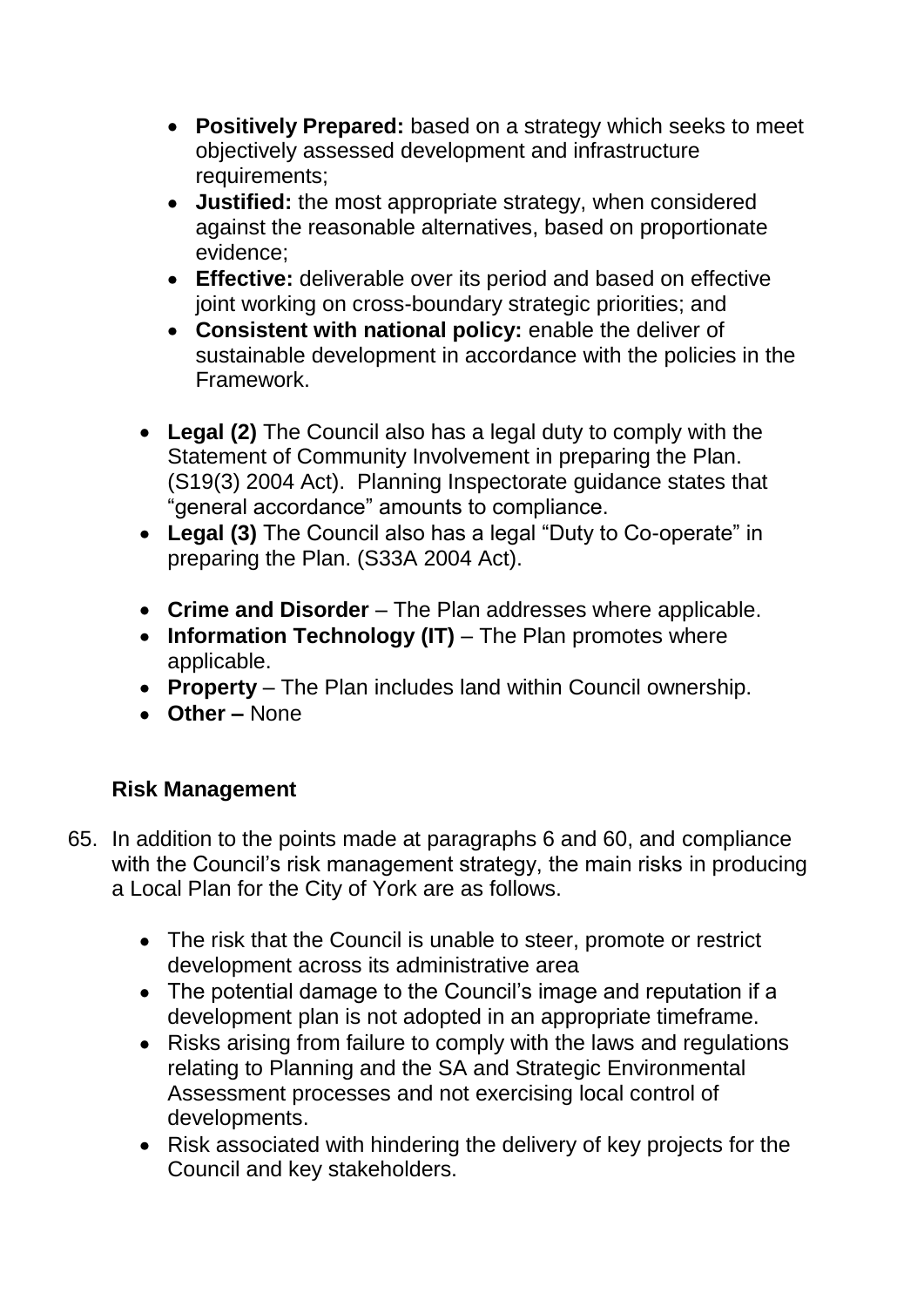- Financial risk associated with the Council's ability to utilize planning gain and deliver strategic infrastructure.
- 66. Measured in terms of impact and likelihood, the risks associated with this report have been assessed as requiring frequent monitoring.

#### **Recommendations**

67. It is recommended that Members:

Consider whether they can agree any of the three options considered sound against the evidence base as set out in table 3, resulting in annual average requirements of 996, 975, 947 or 926 houses respectively, enabling a review of the proposals map and associated assessments based on this agreement;

Reason: So that an NPPF compliant Local Plan can be progressed

#### **Contact Details**

Rachel Macefield Forward Planning Team Manager Tel: 551356

#### **Author: Chief Officer Responsible for the report:** Sarah Tanburn Interim Director of City & Environmental **Services** Tel: 551330

**Report Approved** *<sup>√</sup>* **Date** 19.12.14

**Specialist Implications Officer(s)** N/A **Wards Affected:** *List wards or tick box to indicate all All*